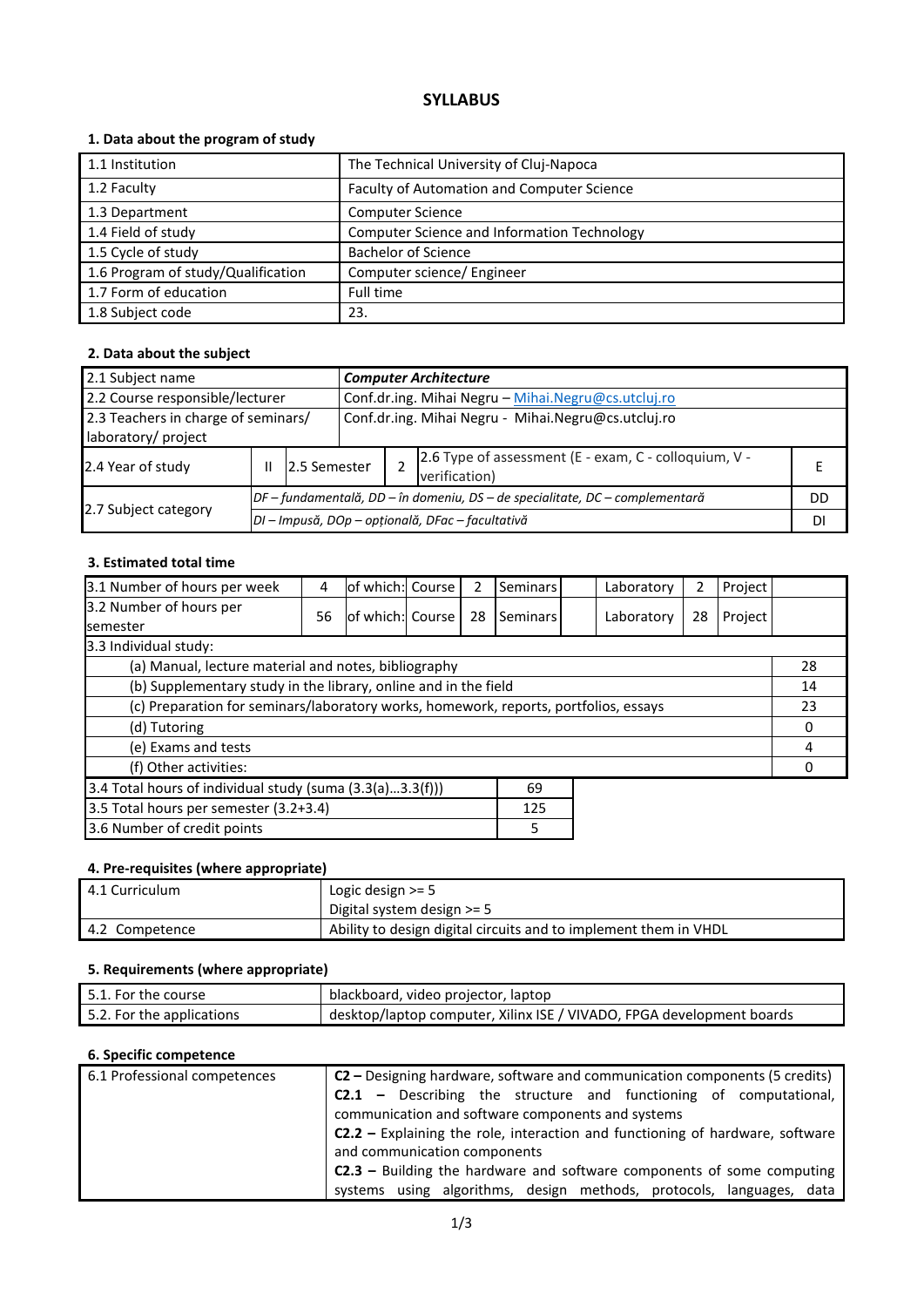|                       | structures, and technologies<br>$C2.4$ – Evaluating the functional and non-functional characteristics of the<br>computing systems using specific metrics |
|-----------------------|----------------------------------------------------------------------------------------------------------------------------------------------------------|
|                       | <b>C2.5</b> – Implementing hardware, software and communication systems                                                                                  |
| 6.2 Cross competences | N/A                                                                                                                                                      |

### **7. Discipline objective (as results from the** *key competences gained***)**

| 7.1 General objective   | Knowing and understanding the concepts of organization and functioning for<br>central processing units, memories, input/output, and using these concepts for<br>design.                                                                                                                                                                                                                                                                                                                  |
|-------------------------|------------------------------------------------------------------------------------------------------------------------------------------------------------------------------------------------------------------------------------------------------------------------------------------------------------------------------------------------------------------------------------------------------------------------------------------------------------------------------------------|
| 7.2 Specific objectives | Applying methods for representation and design at system level for digital<br>circuits<br>Instruction Set Architecture (ISA) specification<br>٠<br>Writing simple programs in assembly languages and machine code<br>٠<br>Specification, design, implementation, and testing of Central Processing<br>Units (CPU) – micro architecture – data path – command units<br>Understanding memory organization and I/O operations<br>٠<br>Understanding modern trends in computer architectures |

#### **8. Contents**

| 8.1 Lectures                                               | Hours                    | Teaching methods                     | <b>Notes</b> |
|------------------------------------------------------------|--------------------------|--------------------------------------|--------------|
| Introduction                                               | 2                        |                                      |              |
| High-Level Synthesis                                       | 2                        |                                      |              |
| Instruction Set Architecture (ISA)                         | 2                        |                                      |              |
| CPU Design - Single Cycle CPU                              | 2                        |                                      |              |
| Computer Arithmetic and Simple Arithmetic Logic Units      | $\overline{\phantom{a}}$ | Oral presentation                    |              |
| CPU Design - Multi Cycle CPU Data path                     | $\mathcal{P}$            | backed up by                         |              |
| CPU Design - Multi Cycle CPU Control                       | 2                        | multimedia equipment,<br>interactive |              |
| CPU Design - Pipelined CPU                                 | 2                        | communication,                       |              |
| Advanced Pipelining - Static and Dynamic Scheduling of the | $\overline{\phantom{a}}$ | blackboard problem                   |              |
| Execution                                                  |                          | solving                              |              |
| <b>Branch Prediction</b>                                   | 2                        |                                      |              |
| Superscalar Architectures                                  | $\overline{\phantom{a}}$ |                                      |              |
| Memory                                                     | 2                        |                                      |              |
| I/O and Interconnection Structures                         | $\overline{\phantom{a}}$ |                                      |              |
| Problem solving                                            | 2                        |                                      |              |

Bibliography

1. D. A. Patterson, J. L. Hennessy, "Computer Organization and Design: The Hardware/Software Interface",5<sup>th</sup> edition, ed. Morgan–Kaufmann, 2013.

- 2. D. A. Patterson and J. L. Hennessy, "Computer Organization and Design: A Quantitative Approach",5<sup>th</sup> edition, ed. Morgan-Kaufmann, 2011.
- 3. Vincent P. Heuring, et al., "Computer Systems Design and Architecture", Addison-Wesley, USA, 1997.
- 4. A. Tanenbaum, "Structured Computer Organization", Prentice Hall, USA, 1999.
- 5. MIPS32 Architecture for Programmers, Volume I: "Introduction to the MIPS 32™ Architecture".
- 6. MIPS32 Architecture for Programmers, Volume II: "The MIPS 32™ Instruction Set".

#### **Online bibliography**

M. Negru, F. Oniga, S. Nedevschi, Lecture slides <http://users.utcluj.ro/~negrum>

| 8.2 Applications - Seminars/Laboratory/Project                               | Hours | Teaching methods                            | <b>Notes</b> |
|------------------------------------------------------------------------------|-------|---------------------------------------------|--------------|
| Introduction in the Xilinx ISE environment and the FPGA<br>development board |       | Blackboard quick<br>overview of key issues, |              |
| Design and Implementation of Combinational CPU Components                    |       | exercises,                                  |              |
| Design and Implementation of Sequential CPU Components                       |       | experimenting with                          |              |
| Design of a Single Cycle CPU 1 (MIPS)                                        |       | FPGA development                            |              |
| Design of a Single Cycle CPU 2 (MIPS)                                        |       | boards with specialized                     |              |
| Design of a Single Cycle CPU 3 (MIPS)                                        |       | IDEs for circuit design                     |              |